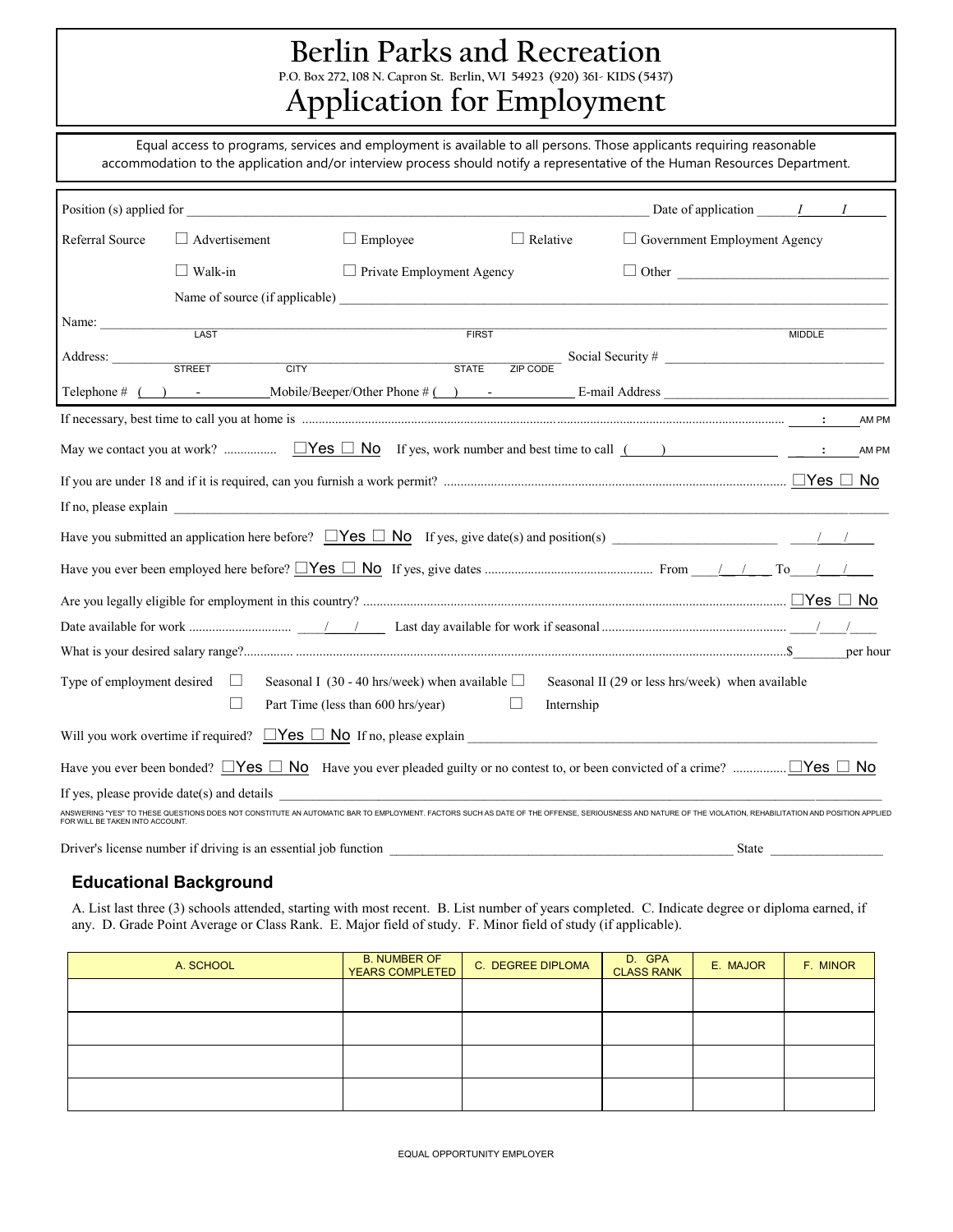#### **References**

List name and telephone number of three business/work references who are *not* related to you and are *not* previous supervisors. If not applicable, list three school or personal references who are not related to you.

| <b>NAME</b> | <b>TELEPHONE</b> | <b>ADDRESS</b> | <b>CITY</b> | ZIP | NUMBER OF<br>YEARS KNOWN |
|-------------|------------------|----------------|-------------|-----|--------------------------|
|             |                  |                |             |     |                          |
|             |                  |                |             |     |                          |
|             |                  |                |             |     |                          |
|             |                  |                |             |     |                          |

#### **Employment History**

Provide the following information of your past and current employers, assignments or volunteer activities, starting with the most recent (use additional sheets if necessary). Explain any gaps in employment in comments section below.

| <b>EMPLOYER</b>                                                 |                       | <b>DATES EMPLOYED</b> | <b>SUMMARIZE TYPE OF WORK</b><br>PERFORMED AND JOB |  |
|-----------------------------------------------------------------|-----------------------|-----------------------|----------------------------------------------------|--|
|                                                                 | <b>FROM</b>           | <b>TO</b>             | <b>RESPONSIBILITIES</b>                            |  |
| <b>PHONE</b>                                                    |                       |                       |                                                    |  |
| <b>ADDRESS</b>                                                  |                       |                       |                                                    |  |
| STARTING JOB TITLE/FINAL JOB TITLE                              |                       |                       |                                                    |  |
| <b>IMMEDIATE SUPERVISOR AND TITLE</b>                           |                       |                       |                                                    |  |
| <b>REASON FOR LEAVING</b>                                       |                       |                       |                                                    |  |
| MAY WE CONTACT FOR REFERENCE? $\Box$ YES $\Box$ NO $\Box$ LATER |                       |                       |                                                    |  |
| <b>EMPLOYER</b>                                                 | <b>DATES EMPLOYED</b> |                       | SUMMARIZE TYPE OF WORK                             |  |
|                                                                 |                       |                       |                                                    |  |
|                                                                 | <b>FROM</b>           | <b>TO</b>             | PERFORMED AND JOB<br><b>RESPONSIBILITIES</b>       |  |
| <b>PHONE</b>                                                    |                       |                       |                                                    |  |
| <b>ADDRESS</b>                                                  |                       |                       |                                                    |  |
| STARTING JOB TITLE/FINAL JOB TITLE                              |                       |                       |                                                    |  |
| <b>IMMEDIATE SUPERVISOR AND TITLE</b>                           |                       |                       |                                                    |  |
| <b>REASON FOR LEAVING</b>                                       |                       |                       |                                                    |  |

Comments: INCLUDING EXPLANATION OF ANY GAPS IN EMPLOYMENT

#### **Skills and Qualifications**

Summarize any special training, skills, and/or hobbies that you possess that may relate to working with the Parks and Recreation Department. Also list any licenses and/or certifications (i.e. Referee, 1st Aid, CPR, etc.) that you have earned.

 $\mathcal{L}_\text{max}$ 

 $\mathcal{L}_\text{max}$ 

 $\_$  , and the set of the set of the set of the set of the set of the set of the set of the set of the set of the set of the set of the set of the set of the set of the set of the set of the set of the set of the set of th  $\mathcal{L}_\text{max}$ 

 $\_$ 

 $\_$  , and the set of the set of the set of the set of the set of the set of the set of the set of the set of the set of the set of the set of the set of the set of the set of the set of the set of the set of the set of th

List special accomplishments, awards, clubs, etc.

List any additional information you would like us to consider.